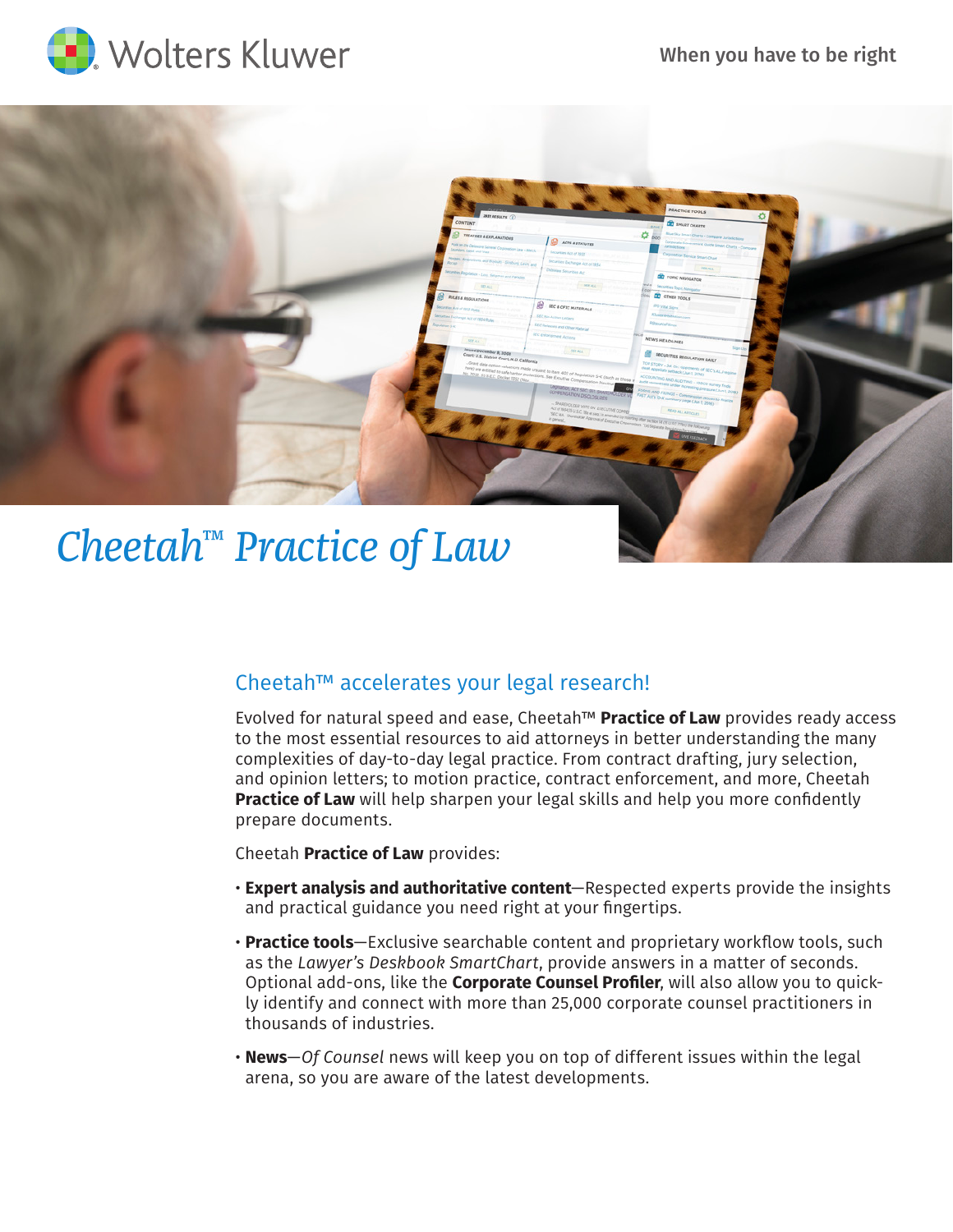# **Listing of Titles Available**

#### **FARNSWORTH ON CONTRACTS**

The practice-based contract resource that covers the full range of contract law, including good faith and fair dealing, pre-contractual liability, agreements to negotiate, Vienna Convention on International Sales Contracts, UNIDROIT principles, and much more! Also provides analysis of cases and numerous drafting tips.

#### **DRAFTING EFFECTIVE CONTRACTS: A PRACTITIONER'S GUIDE, SECOND EDITION**

A comprehensive set of drafting elements that can be used from contract to contract. Move step-by-step through the contract-creation process from conducting the initial client meeting to closing the deal, with detailed discussions of the eleven essential drafting elements.

#### **CONTRACT ENFORCEMENT, SECOND EDITION**

In-depth analysis of the policies that underlie contract remedies, as well as clear explanations of the practical consequences of those policies in contract litigation. Get current, detailed information for today's practitioner with every aspect of the availability and inherent limitations of equitable remedies covered.

#### **STANDBY & COMMERCIAL LETTERS OF CREDIT, THIRD EDITION**

Be aware of current developments regarding the recent UCP600, former UCP500, ISP98, UCC Article 5, and current trade practices and problems. The authors review letter of credit law and practices, helping to resolve concerns of applicants, beneficiaries, and issuers.

## **OF COUNSEL: THE LEGAL PRACTICE AND MANAGEMENT REPORT**

Maintain a competitive advantage in a global marketplace by keeping abreast of vital topics. Topics include the fastest growing practice areas and the ones fading, regions where legal branch offices are opening and closing, how firms are using paralegals, and billing and compensation numbers in every major legal market.

# **JURY SELECTION, FOURTH EDITION**

Expert analysis of the law governing jury selection with a full and definitive explanation of all current scientific methodology employed in that process. Beginning with in-depth exploration of the legal issues in jury law today, it goes on to provide detailed guidance on background investigation, community attitude surveying, Batson challenges, voir dire techniques and strategies, and non-verbal communication.

#### **COMMERCIAL CONTRACTS: STRATEGIES FOR DRAFTING & NEGOTIATING**

Insights and guidance from over 30 leading specialists who examine the growing influence of New York law on multi-jurisdictional transactions. They also discuss the general expectations of parties to commercial transactions, and identify critical issues that drafters and litigators need to consider when dealing with different types of agreements.

### **MOTION PRACTICE**

Analyze every applicable rule of civil procedure and access practice-proven techniques for evaluating what motions will work most effectively in each of your cases, from early pretrial motions dealing with complaints and jurisdiction to appellate motion practice.